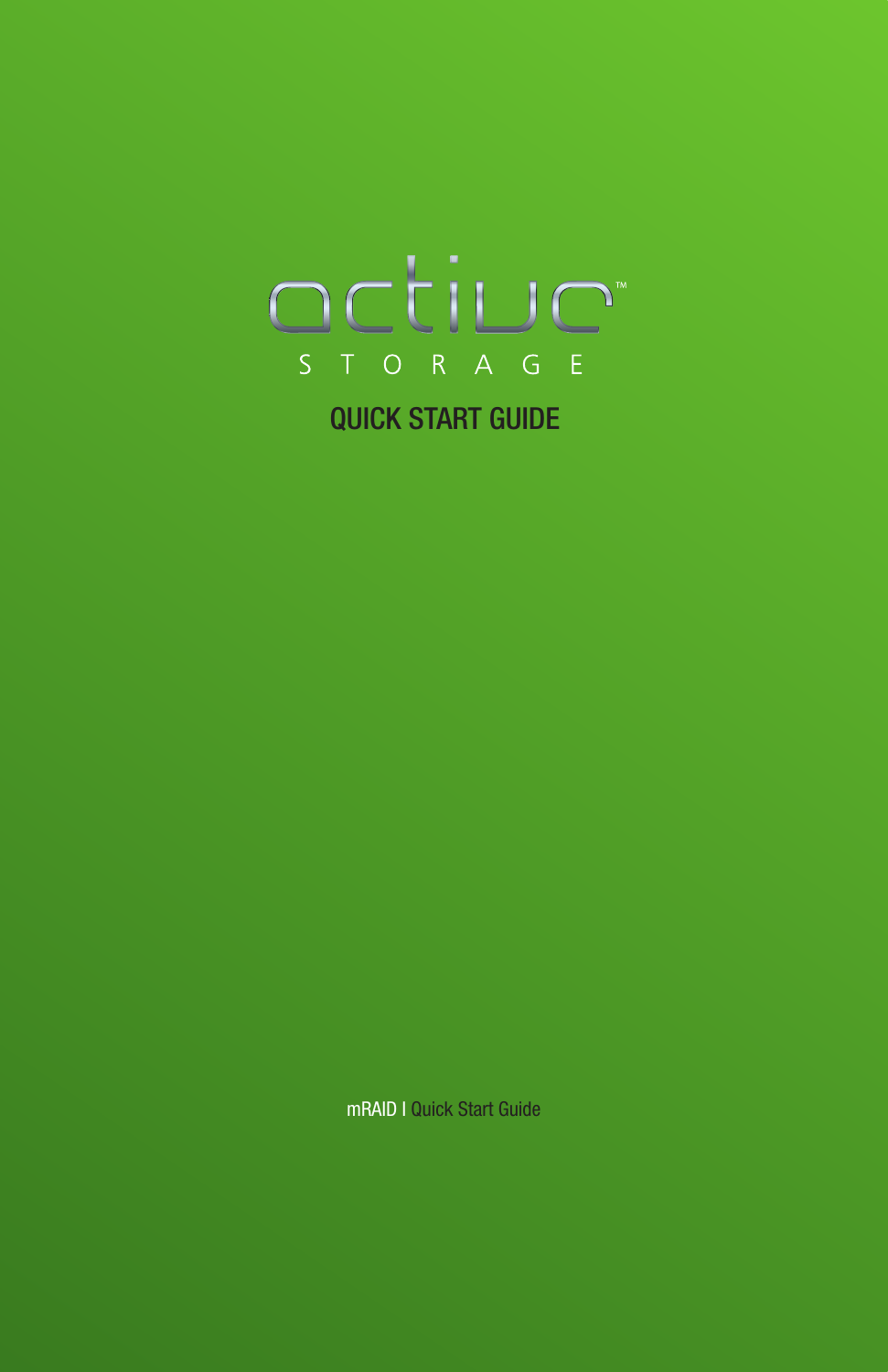# Table of Contents

| mRAID User's Guide                               | page 3    |
|--------------------------------------------------|-----------|
| <b>Unpacking and Installing the System</b>       | page 4    |
| <b>Getting to know your mRAID</b>                | page 5    |
| <b>Connecting your mRAID</b>                     | pages 6-7 |
| <b>Using the mRAID</b>                           | page 7    |
| <b>Shutting down your mRAID</b>                  | page 7    |
| <b>Using the Active Storage Management Suite</b> | page 8    |
| <b>System Indicators</b>                         | pages 8-9 |
| <b>System Problem</b>                            | page 9    |
| <b>Hard Drive Warning</b>                        | page 9    |
| <b>Communications Regulation Information</b>     | page 10   |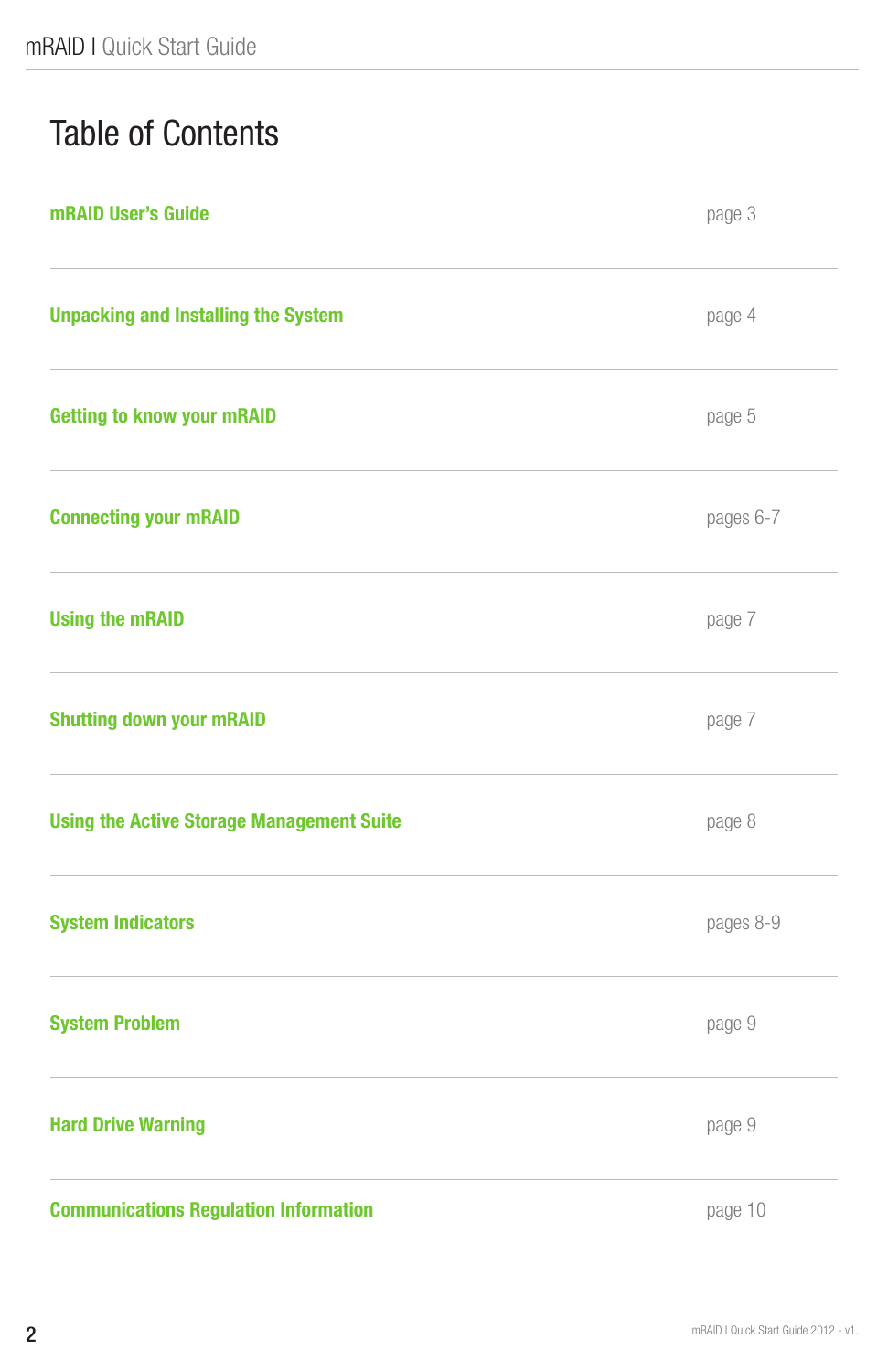### mRAID User's Guide

Thank you for purchasing the mRAID, an advanced RAID storage system offering superior performance, capacity, scalability and reliability.

The mRAID is carefully designed for quick easy installation and years of trouble free service.

This guide is provided to get you started and up and running with the mRAID, but is not meant to replace the assistance of your Authorized Active Storage Reseller or Active Storage customer support.

While the mRAID system is complete and ready to use out of the box in most applications, we highly recommend installation by a qualified technician.

All the components required for installation are included but should be checked against the packing list and your order.

This guide assumes the user has a working knowledge of all components and most operating systems, and general knowledge of RAID storage.

mRAID systems are ready for use out of the box and will provide excellent performance and reliability in nearly all possible configurations. For assistance in optimizing the mRAID for your application, please contact your Reseller or Active Storage customer support.

#### www.active-storage.com I 818.709.1133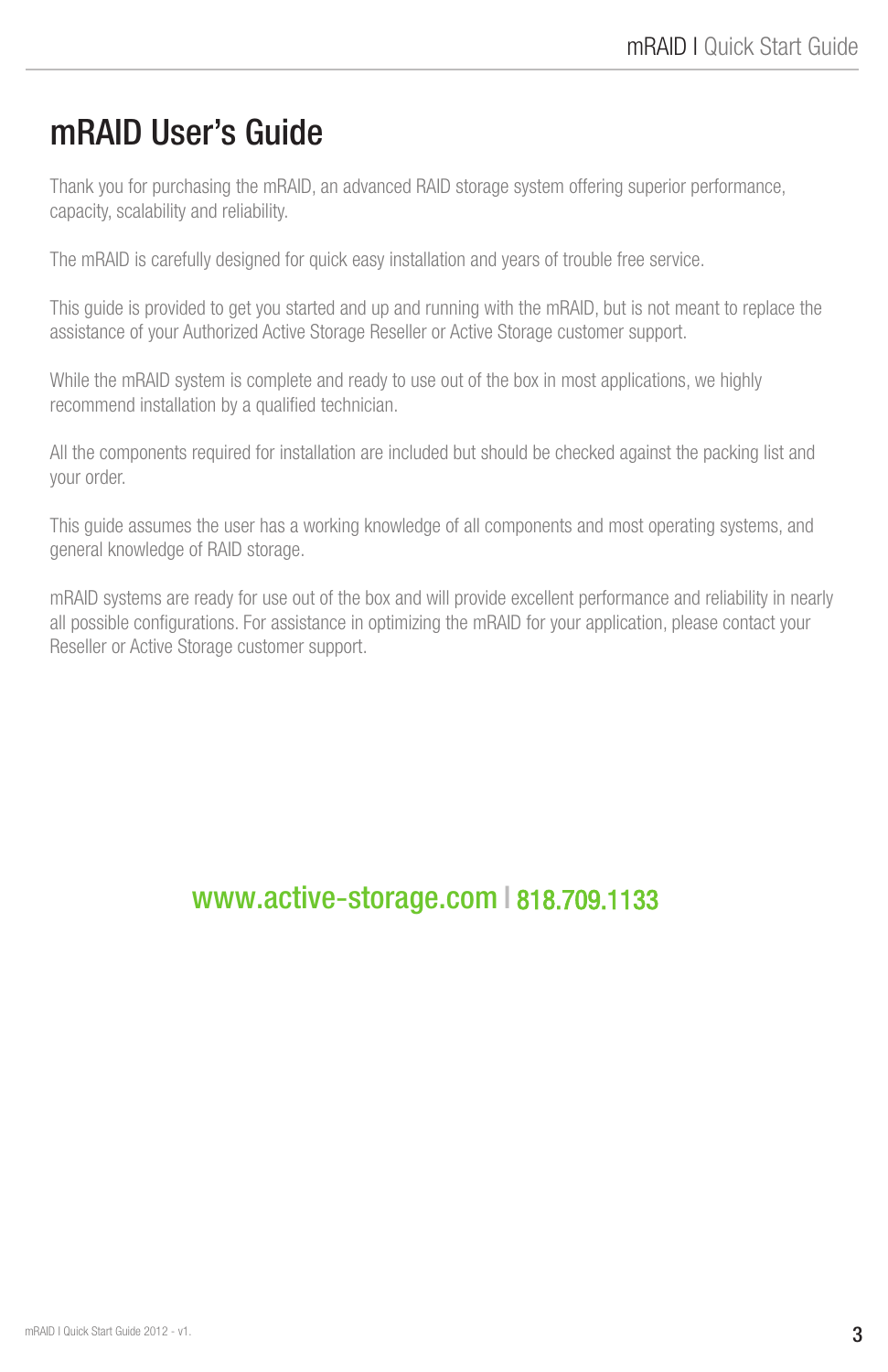### Unpacking and Installing the System

The mRAID is complete with all components and hard drives installed. The packaging has been specifically designed to protect the system from damage and facilitate safe removal. Please inspect the packaging for any signs of damage prior to removing the system. If damage is noted, carefully check your mRAID to ensure the packaging damage has not affected the unit. If any damage has occurred, please contact your Reseller immediately.

#### Follow the steps below to remove the system from the packaging.

- 1. Locate a sturdy table, bench, cart or other flat surface capable of supporting 150lbs (68kg). Make sure the surface is large enough to allow the system proper support.
- 2. The system is packaged using an outer and inner box. Carefully cut open the outer box and fold back the flaps. Do the same with the inner box, and remove the accessory box and place it aside. Two people are required to remove the system from the inner box. With one person on each side of the package, remove the upper protective foam and carefully slide your hands under each side of the mRAID and lift it out of package and place gently on the surface previously designated.



3. Remove protective film from system – this must be removed before powering the system on to prevent damage to the system.

- 4. Check to make certain all components are properly seated.
- 5. The system is now ready for installation into a 4 post equipment rack using the instructions found on the mounting rails. It is recommended that two people are used to install the system into the rack – one in front of the rack and one in the rear of the rack to guide the installation. The system uses front to rear cooling, please keep that in mind when mounting in the equipment rack. The mRAID was designed to deliver maximum performance and trouble free use, but in order to achieve this, the rack it will be installed into must exhibit good rack stability. It is suggested that the mRAID be installed in the lower half of the rack and away from tape loaders which may produce excessive vibration.
- 6. After the system is slid into the rack, secure it with the included mounting screws and install the power cords. Note: Power requirements for the mRAID can be found at www.active-storage.com/support.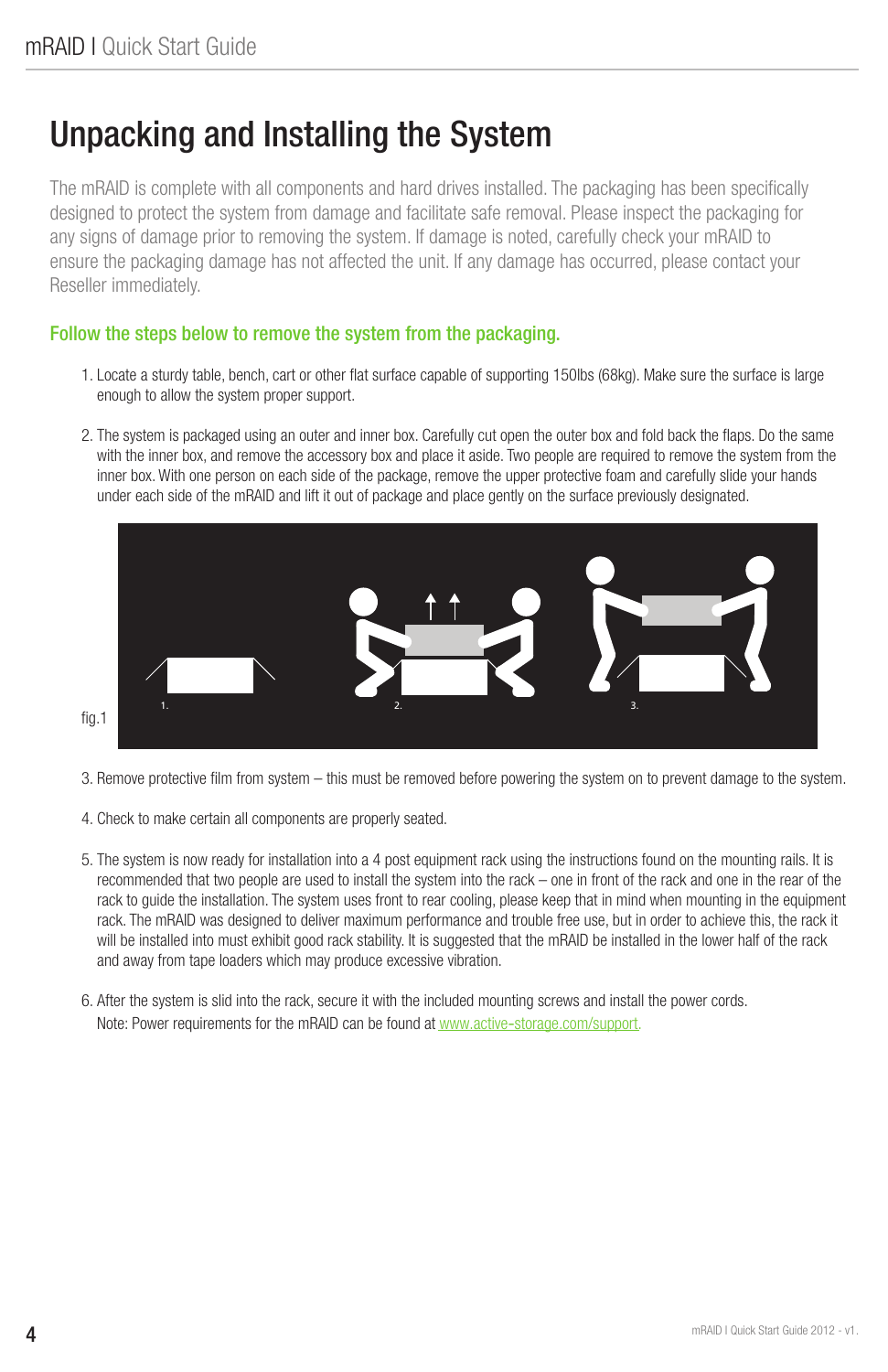## Getting to know your mRAID

The mRAID system is designed for easy deployment and operation. The system is ready to use out of the box after unpacking and installing in an equipment rack. However, you should take a few minutes to familiarize yourself with the system and its components. Each connector is clearly marked and each component is easily accessible. The mRAID has been designed to provide visual and audible status indication on the front of the system including the hot-swappable drive modules as well as on each swappable component on the rear of the system. These indicators work in conjunction with the Active Viewer and management tools. If you have any questions on system installation or components, please contact your Reseller or Active Storage customer support for assistance.

#### Front Panel



WARNING: Hazardous moving parts. Keep away from moving fan blades.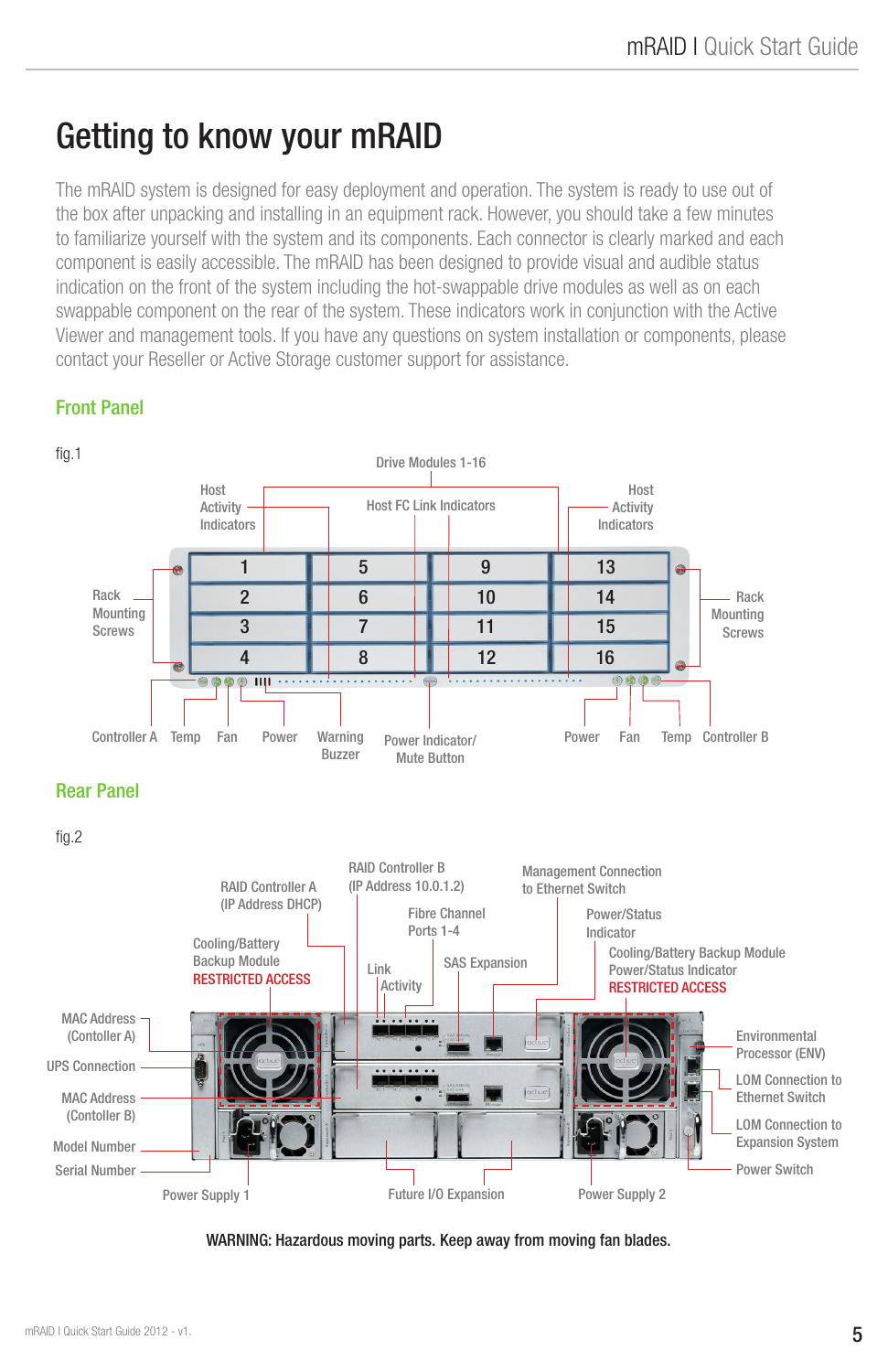# Connecting your mRAID

The mRAID utilizes a redundant RAID controller design that provides four 8Gb/s Fibre Channel connections on each RAID controller to a Fibre Channel host or network. The system offers the flexibility to connect two to eight connections depending on the user environment and intended usage. It is recommended that a minimum of two Fibre Channel connections be made, one to each RAID controller. The charts below describe some possible configurations. Note: Using all Fibre Channel connections ensures maximun throughput and redundancy.

| <b>Controller A</b>       | <b>Controller B</b>       | <b>Maximum</b><br><b>Throughput</b><br>Possible* | <b>Fail Over Path</b> | <b>Degraded Controller</b><br>Performance*        | Notes:                                                                   |
|---------------------------|---------------------------|--------------------------------------------------|-----------------------|---------------------------------------------------|--------------------------------------------------------------------------|
| FC Port 1 Connected       | No Connection             | 8GB/s                                            | N <sub>0</sub>        | Fail over not possible, no<br>redundant operation | Not recommended                                                          |
| No Connection             | FC Port 1 Connected       | $8$ GB/s                                         | N <sub>0</sub>        | Fail over not possible, no<br>redundant operation | Not recommended                                                          |
| FC Port 1 Connected       | FC Port 1 Connected       | 16Gb/s                                           | Yes                   | 8Gb/s (Half overall)                              | Minimum recommended<br>configuration for a single<br>mRAID               |
| FC Ports 1-2<br>Connected | FC Ports 1-2<br>Connected | 32Gh/s                                           | <b>Yes</b>            | 16Gb/s (Half overall)                             | Minimum recommended<br>configuration for a single<br>mRAID and Expansion |
| FC Ports 1-3<br>Connected | FC Ports 1-3<br>Connected | 48Gh/s                                           | <b>Yes</b>            | 24Gb/s (Half overall)                             | Acceptable configuration,<br>but may provide unbalanced<br>performance   |
| FC Ports 1-4<br>Connected | FC Ports 1-4<br>Connected | 64Gh/s                                           | <b>Yes</b>            | 32Gb/s (Half overall)                             | Recommended configuration<br>for mRAID and Expansion<br>systems          |

\*Theoretical port performance, not indicative of your actual throughput

The mRAID supports 4Gb and 8Gb Fibre Channel connections using either industry standard optical or Apple copper Fibre Channel cables\* or any combination of either. The latest recommended SFP and optical cables, and FC switches can be found at www.active-storage.com/support.

Monitoring and managing the mRAID is done using an Ethernet connection on each RAID controller. The system provides dual Ethernet ports which provide redundant connections to the Ethernet network. The system will function with one, two or no Ethernet connections, although this is not recommended.

A Lights Out Management (LOM) ethernet port is located on the Environmental Processor (ENV). It is highly recommended this be connected to your internal ethernet network. The additional ethernet connection on the ENV is used to directly connect to the LOM connection on a mRAID Expansion system.

\*Limited to 4Gb/s throughput using Apple FC cable.



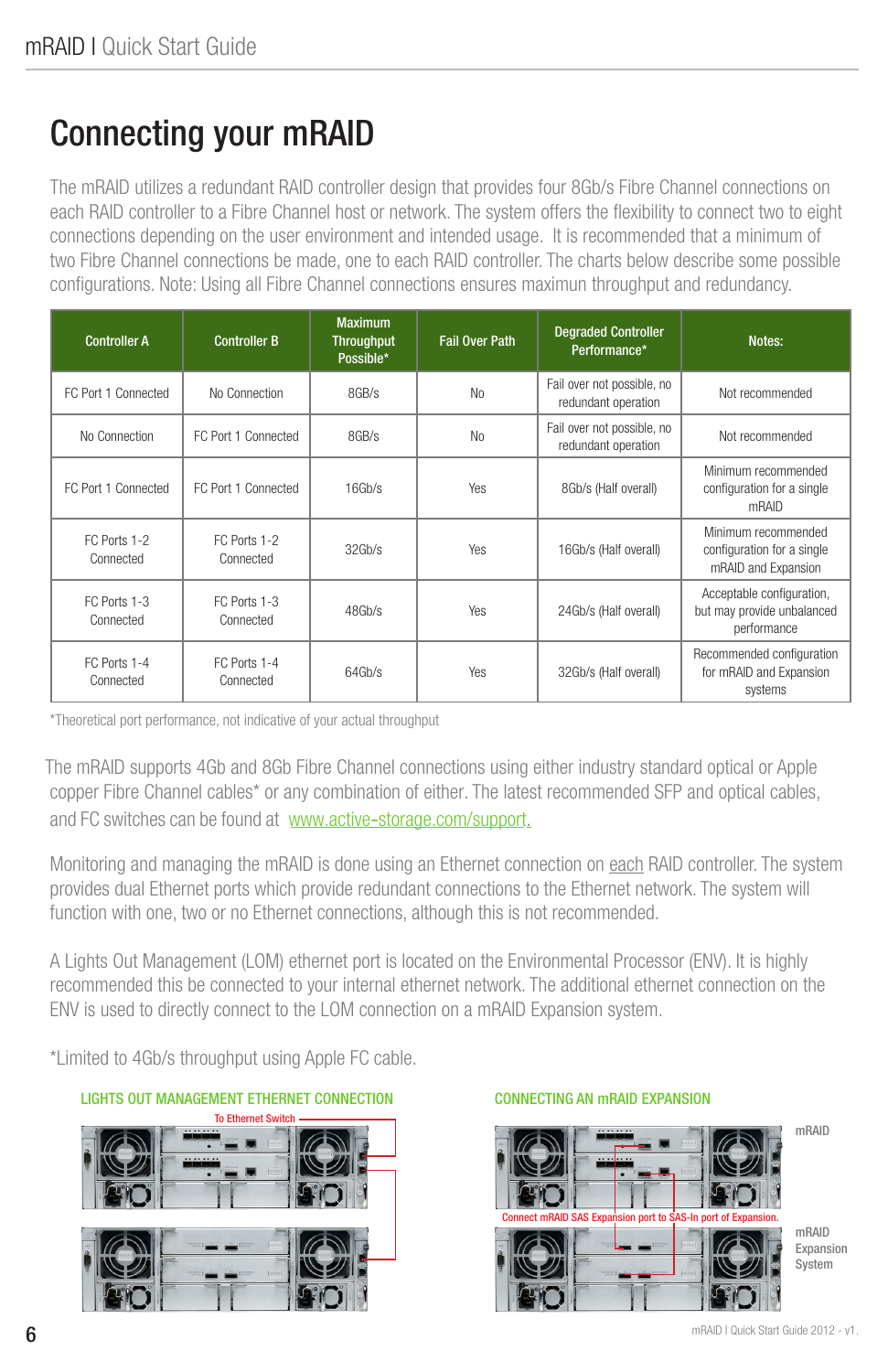### Connecting your mRAID (continued)

The mRAID supports most popular UPS (Uninterruptible Power Supplies) systems. If you are not sure if your UPS is supported, a list of supported systems can be found at www.active-storage.com/support.

The UPS can be plugged directly into the UPS 9 pin port on the mRAID; the system will automatically recognize it. If your UPS uses a different connection see Active Storage Support for more information (www.active-storage.com/support).



# Using the mRAID

Once you have connected your mRAID to the Fibre Channel network or host computer, you can switch the system on by depressing the power button on the ENV at the rear of the system.



The system will begin extensive internal diagnostics. During the approximately 3 minute start up routine, the system will cycle through and blink certain indicator lights, sound the buzzer, and cycle the cooling modules as it tests each component. Once the diagnostic cycle is complete, the system status indicators will illuminate indicating the status of the various components of the system, and the Active Storage front bezel logo button will glow blue.

The system is now ready for use. If this is the first time you are using the mRAID, you should download the latest version and launch the mRAID Admin utility and Active Viewer. These can be downloaded at www. active-storage.com/support.

# Shutting Down your mRAID

The mRAID is designed to be used 24/7/365 and rarely requires shutdown, but in the case of a shutdown, the system is designed to provide the greatest protection of data possible. Following these simple steps will ensure a proper and safe shutdown.

- 1. Unmount all mRAID volumes from the host computer or network before beginning a shutdown
- 2a. Using the mRAID power button Depress and hold the power button for 5 seconds. Doing this will place the mRAID into the shutdown sequence. Fibre Channel activity will cease (all requests from the host will be rejected if the system is unintentionally still mounted), any data remaining in the controller or drive cache will be flushed to the hard drives, hard drives will be put into an idle state, batteries will be shut off, and the system will power down; this takes approximately 10-50 seconds.
- 2b. Using the Active Storage Management Suite Select shutdown from the menu.

#### WARNING: Improper Shut Down May Cause Data Loss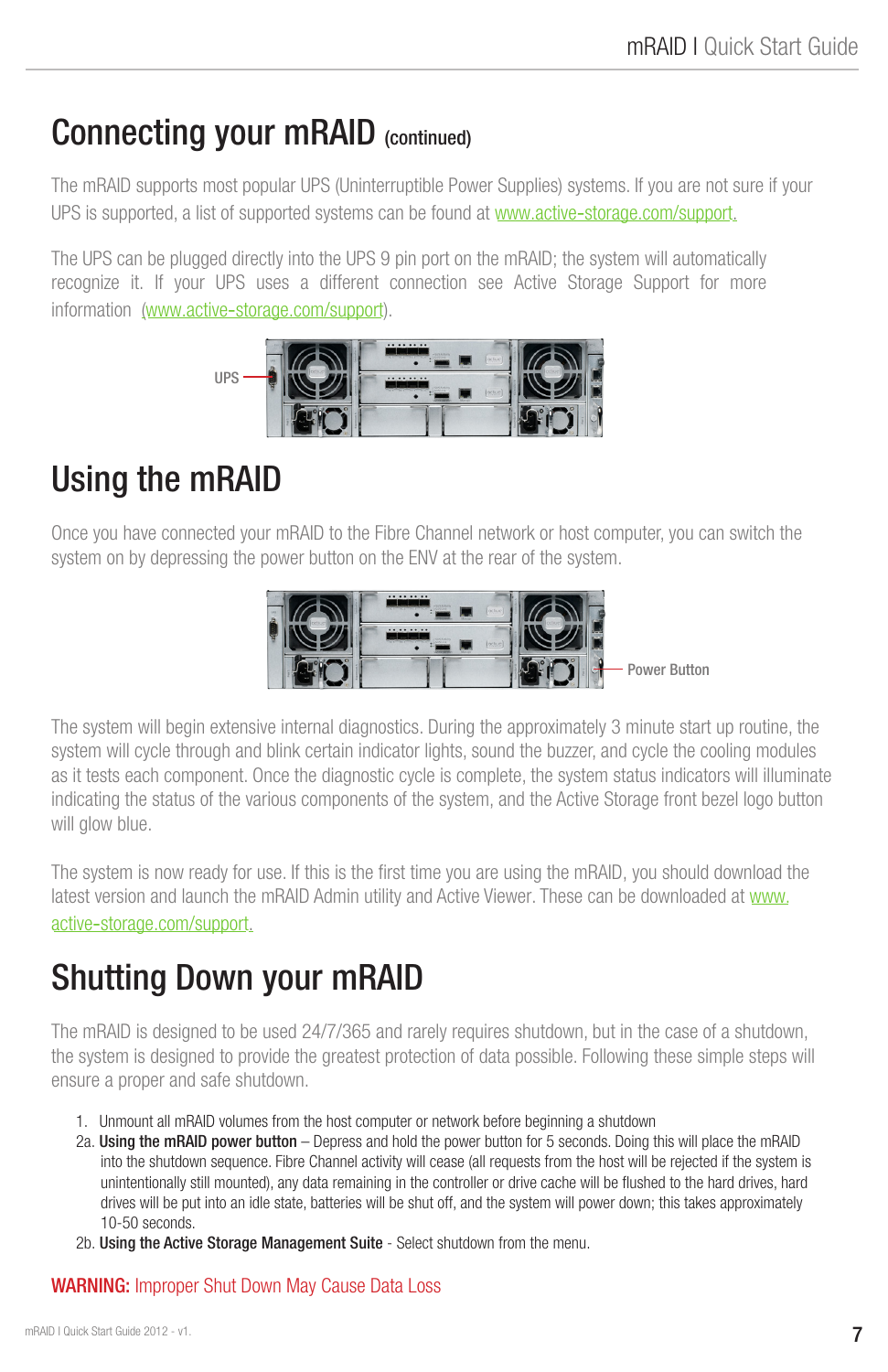# Using The Active Storage Management Suite

Please refer to the help guides included in the management software

## System Indicators

#### Operation of the status indicators - Front

| <b>Status Indicator</b>             | <b>Color and Action</b>   | <b>Description</b>                                            |
|-------------------------------------|---------------------------|---------------------------------------------------------------|
| Active Logo                         | <b>Blue</b><br>Blinking   | System OK<br>Buzzer muted                                     |
| FC Link                             | 0ff<br>Green              | No FC Link<br>FC Link Established                             |
| Controller Icon                     | Green<br>Red              | Controller OK<br>Failure                                      |
| Power Indicator                     | Green<br>Red              | Power Supply OK<br>Failure or Power Cord Removed              |
| Temp Indicator                      | Green<br>Red              | Temperature OK<br>Over temp condition                         |
| Fan Indicator                       | Green<br>Red              | Fans OK<br>Fan Fail                                           |
| Drive Module                        | Off<br><b>Blue</b><br>Red | 0K<br>Activity<br>Drive Fail                                  |
| <b>Host Activity</b><br>$(40$ LEDs) | Off<br><b>Blue</b>        | No Fibre Channel Host Activity<br>Indicates level of activity |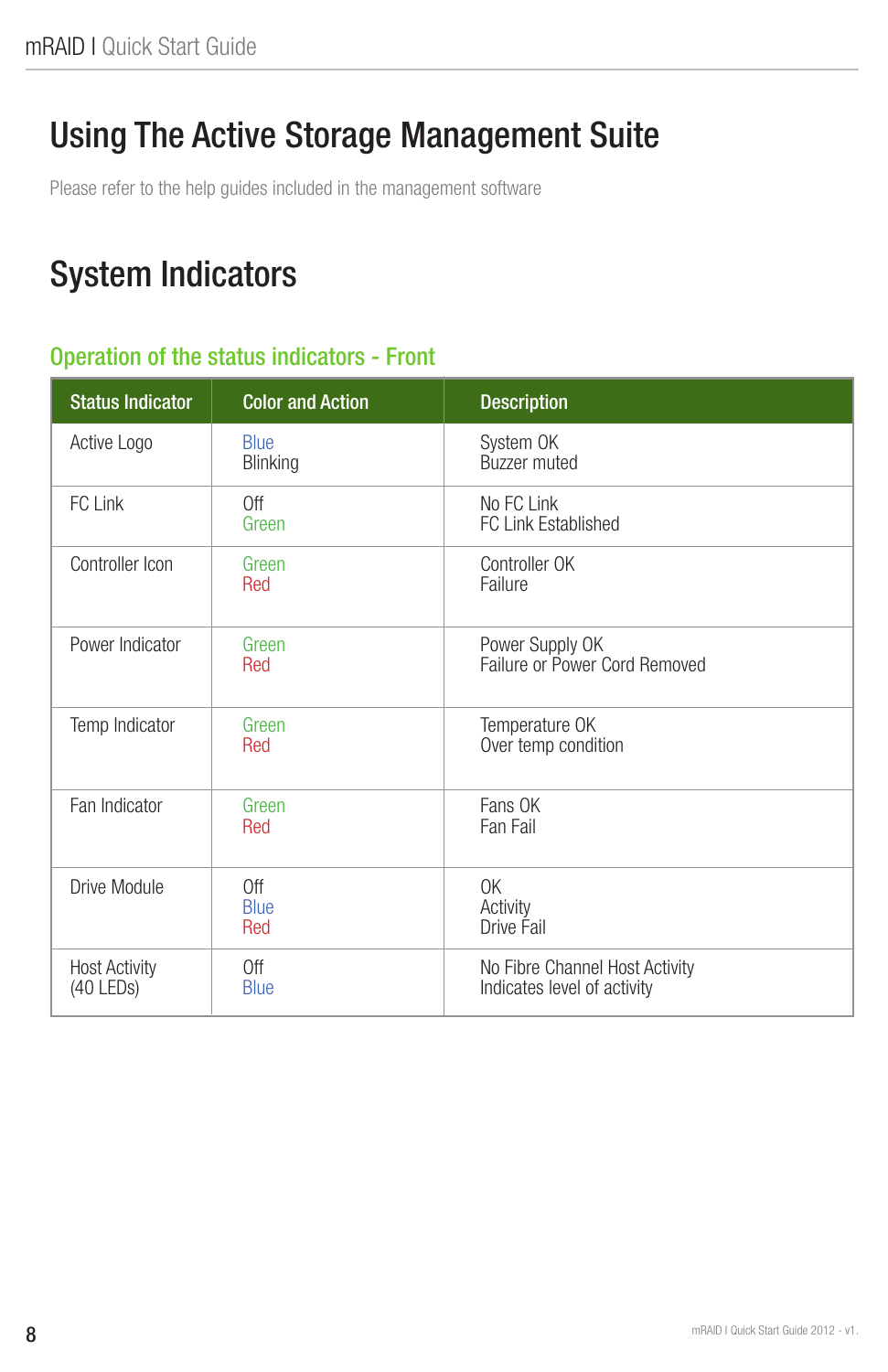#### Operation of the status indicators - Rear

| <b>Status Indicator</b> | <b>Color and Action</b>                      | <b>Description</b>                                                                           |
|-------------------------|----------------------------------------------|----------------------------------------------------------------------------------------------|
| Fan Active Logo         | <b>Blue</b><br>Red                           | System OK<br>Failure                                                                         |
| Controller Active Logo  | Green<br><b>Blinking Green</b><br>Red        | Controller OK<br><b>System Booting</b><br>Failure                                            |
| Power Supply            | Green<br><b>Green Blinking</b><br>Red<br>0ff | Power Supply OK – System on<br>Power Supply OK - System off<br>Failure<br>Power Cord Removed |

# System Problems

If you should ever experience a problem with your mRAID system, you can quickly assess the problem using the Active Viewer software on a remote computer. In addition, if you are near the system, you can refer to the system status indicators on the enclosure in order to determine the component at fault.

Since the mRAID has been designed for quick and easy field service, the faulty component can easily be replaced by the user, reseller, or authorized mRAID service person.

If you are unsure about replacement or require a service part, you can contact your reseller, or call Active Storage support directly at 1-818-709-1133. Alternately you can contact support at support@activestorage.com or visit www.active-storage.com/support for the diagnostic information.

# Caution:

The pre-installed hard drive modules were designed specifically for use in the mRAID and mRAID Expansion System. They will not function correctly in ActiveRAID systems. Using these hard drive modules in an ActiveRAID may result in data loss.



CAUTION

RISK OF EXPLOSION IF BATTERY IS REPLACED BY AN INCORRECT TYPE. WHEN THE BATTERY REACHES THE END OF ITS USEFUL LIFE, THE SPENT BATTERY SHOULD BE DISPOSED OF BY A QUALIFIED RECYCLER OR HAZARDOUS MATERIALS HANDLER. CONTACT ACTIVE STORAGE, INC. FOR RECYCLING OR DISPOSAL INFORMATION.

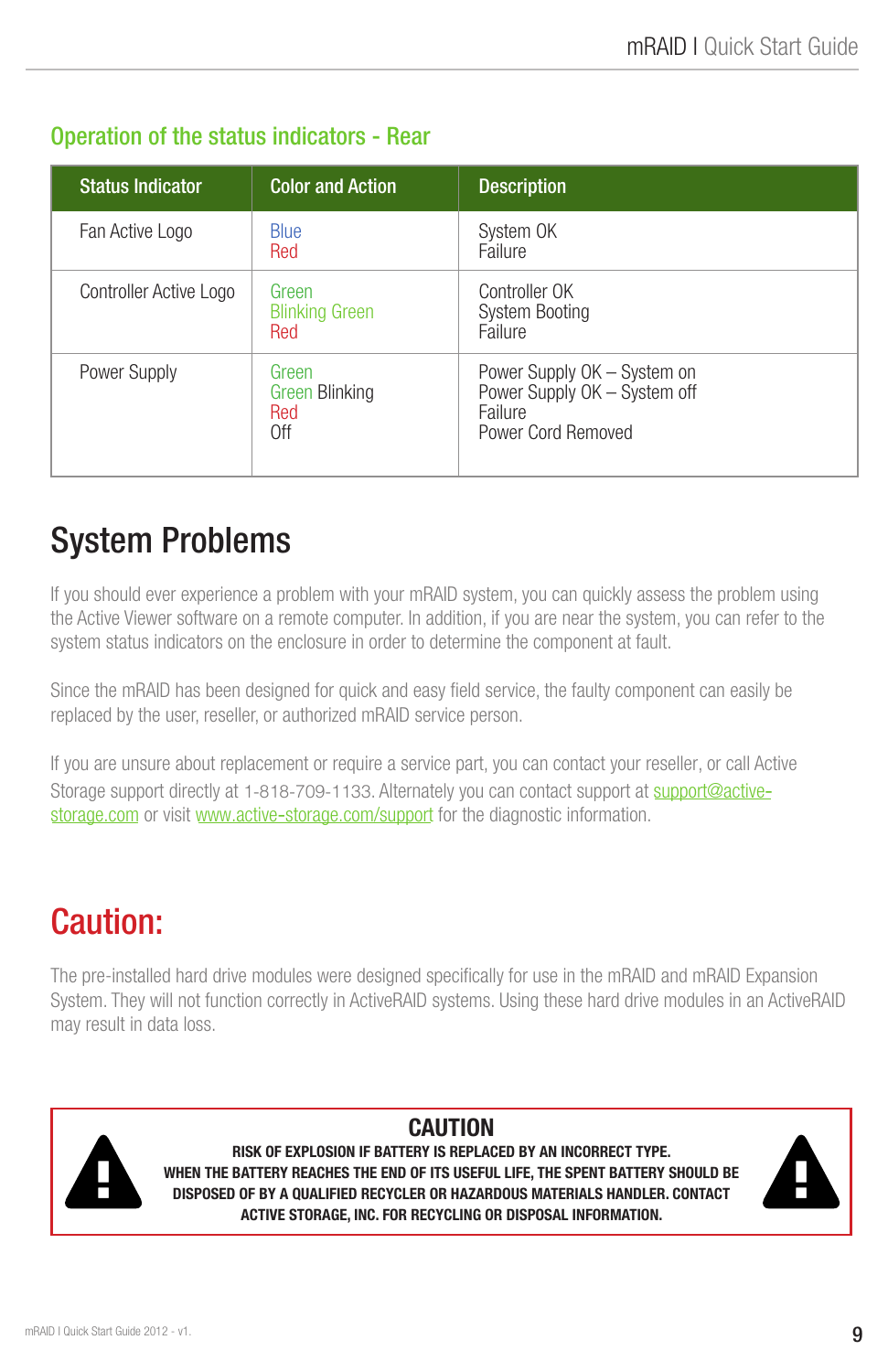## Communications Regulation Information

#### FCC Statement

This equipment has been tested and found to comply with the limits for a Class A digital device, pursuant to Part 15 of FCC rules. These limits are designed to provide reasonable protection against harmful interference when the equipment is operated in a commercial environment. This equipment generates, uses, and can radiate radio-frequency energy, and if not installed and used in accordance with Active Storage's instructions, may cause harmful interference with radio communications. Operation of this equipment in a residential area is likely to cause harmful interference, in which case the user will be required to correct the interference at his or her own expense. Important changes or modifications to this product not authorized by Active Storage, Inc., could void the EMC compliance and negate your authority to operate the product.

#### Important Safety Information

To ensure your own safety, and the safety of your Active Storage mRAID system, always follow the precautions below:

The only way to disconnect power completely from the system is to remove the two power cords. Make sure at least one end of each power cord is within easy reach so that you can unplug the mRAID. For your own safety and that of your mRAID system, always take the following precautions.

Disconnect the power cords (by pulling the plug, not the cord) if any of the following conditions exists:

- the power cord or plug becomes frayed or otherwise damaged
- your mRAID system is exposed to rain or any other excess moisture
- your system has been dropped or the enclosure has otherwise been damaged
- you want to clean the enclosure (call Active Storage for instructions before using any cleaning products on the enclosure)
- you spill something into the enclosure

Be sure that you always do the following:

- Protect your system from dampness or wet weather, such as rain, snow, etc.
- Keep your system away from any exposure to liquid from a washbasins, bathtubs, shower etc.
- Follow all instructions and warnings when working with your system

All electrical equipment may be hazardous if misused. Operation of this product, or similar products, must always be supervised by trained personnel. Do not allow children access to the inside of any electrical product and do not permit them to handle any cables. This system is certified as a component for use only with equipment for which the suitability of the combination has been determined by a Nationally Recognized Testing Laboratory.

#### High-Risk Safety Warning

This system is not intended for use in the operation of nuclear facilities, aircraft navigation or communications systems, or air traffic control systems, or for any other use where the failure of the system could lead to death, personal injury or severe environmental damage.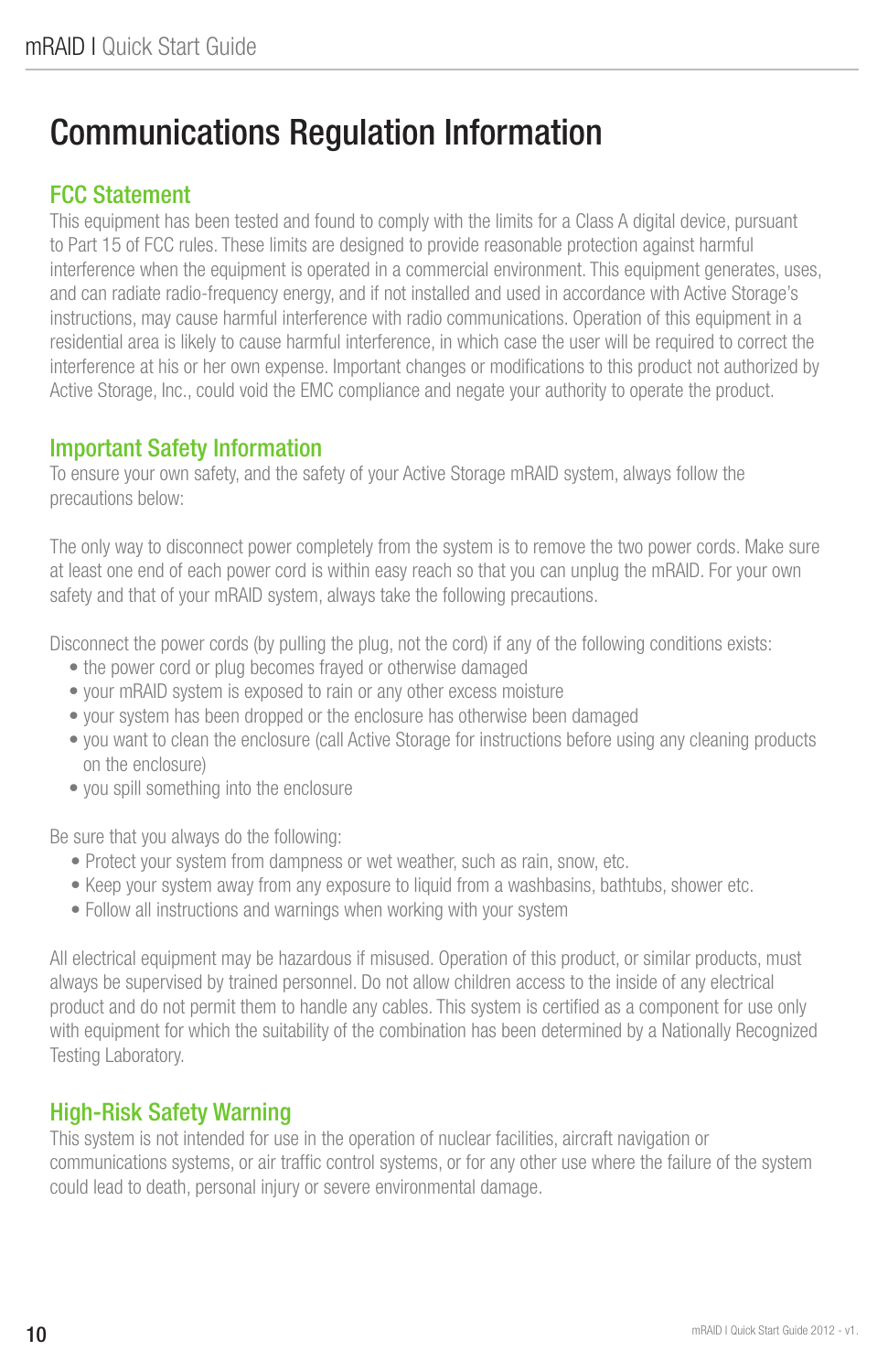### **Notes**